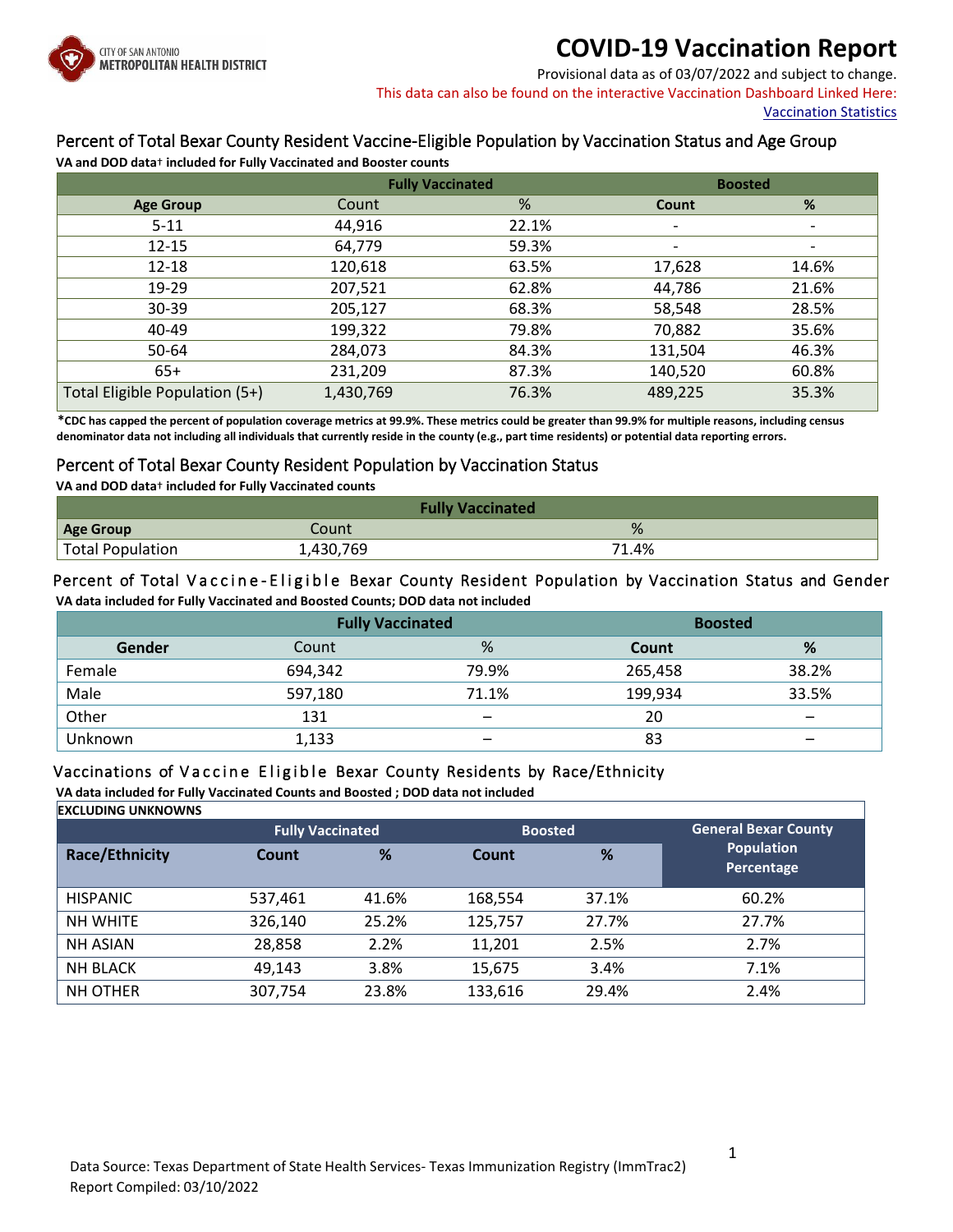

## **Count of Bexar County Residents 5+ Fully Vaccinated (N= 1,290,477\*)**



Data Source: Texas Department of State Health Services- Texas Immunization Registry (ImmTrac2) Report Compiled: 03/10/2022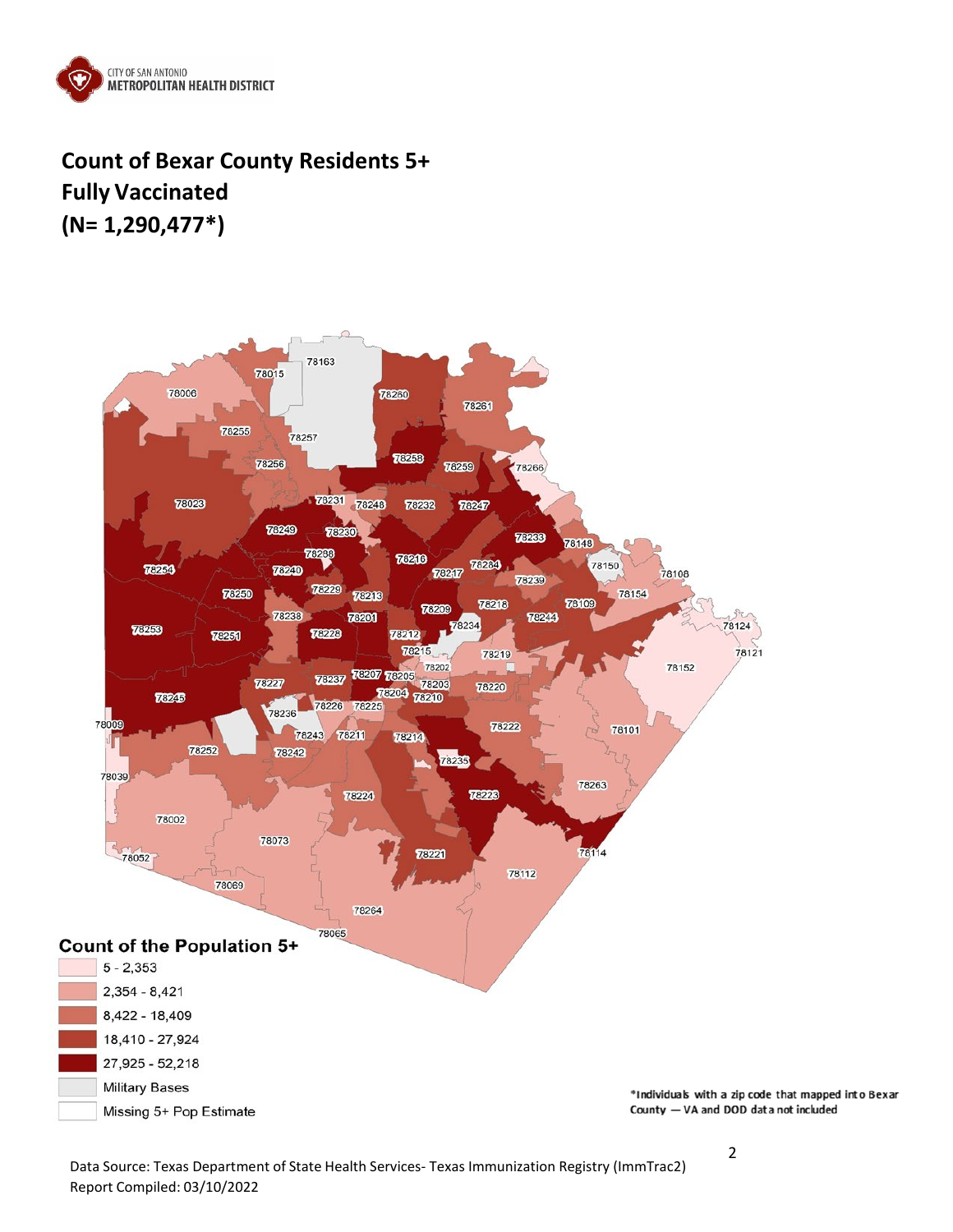

## Percent of Bexar County Residents 5+ **Fully Vaccinated**  $(N=1,290,477*)$



Data Source: Texas Department of State Health Services- Texas Immunization Registry (ImmTrac2) Report Compiled: 03/10/2022

3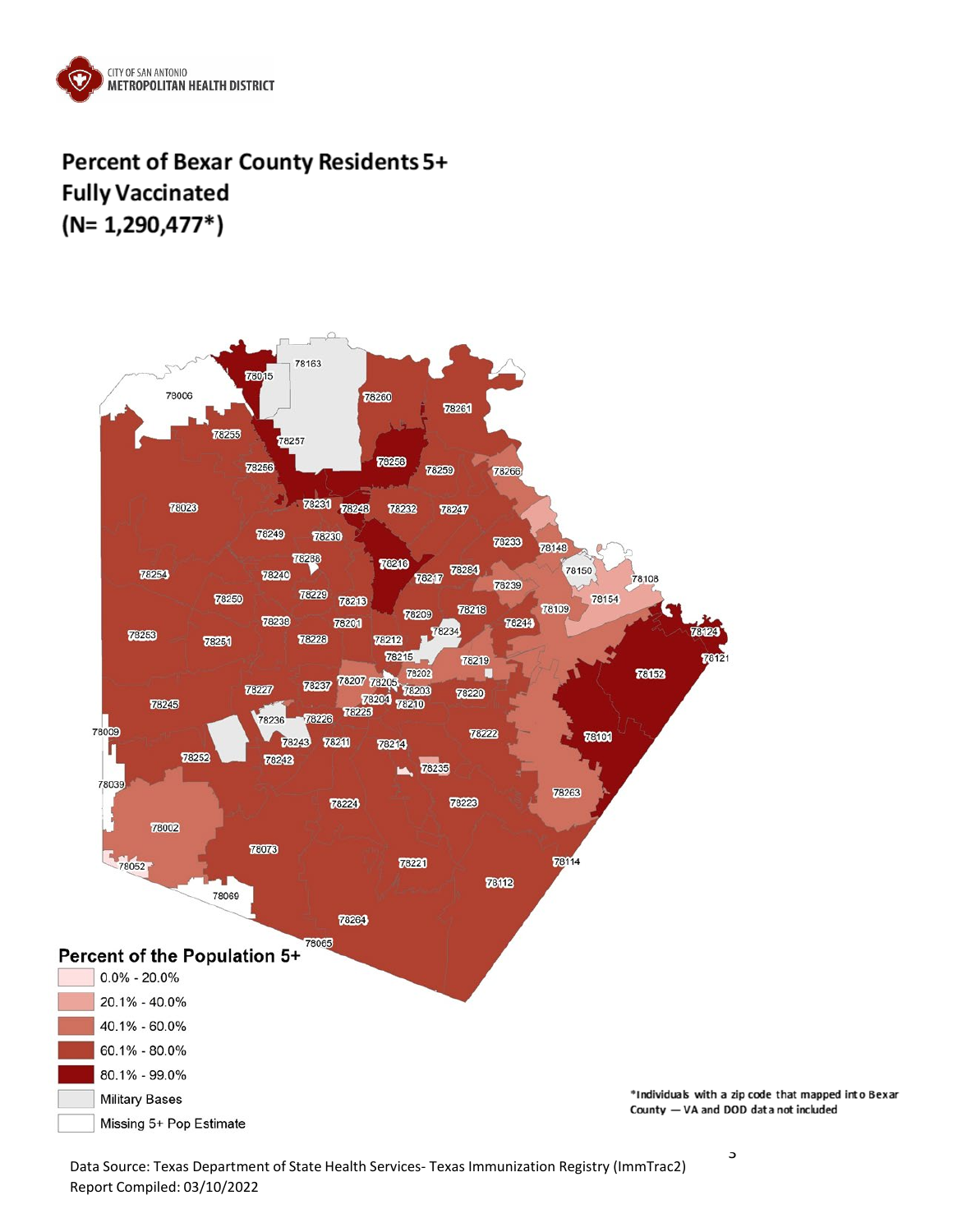

**Percent of Bexar County Residents 5+ Fully Vaccinated (N= 1,290,477\*)**



Data Source: Texas Department of State Health Services- Texas Immunization Registry (ImmTrac2) Report Compiled: 03/10/2022

4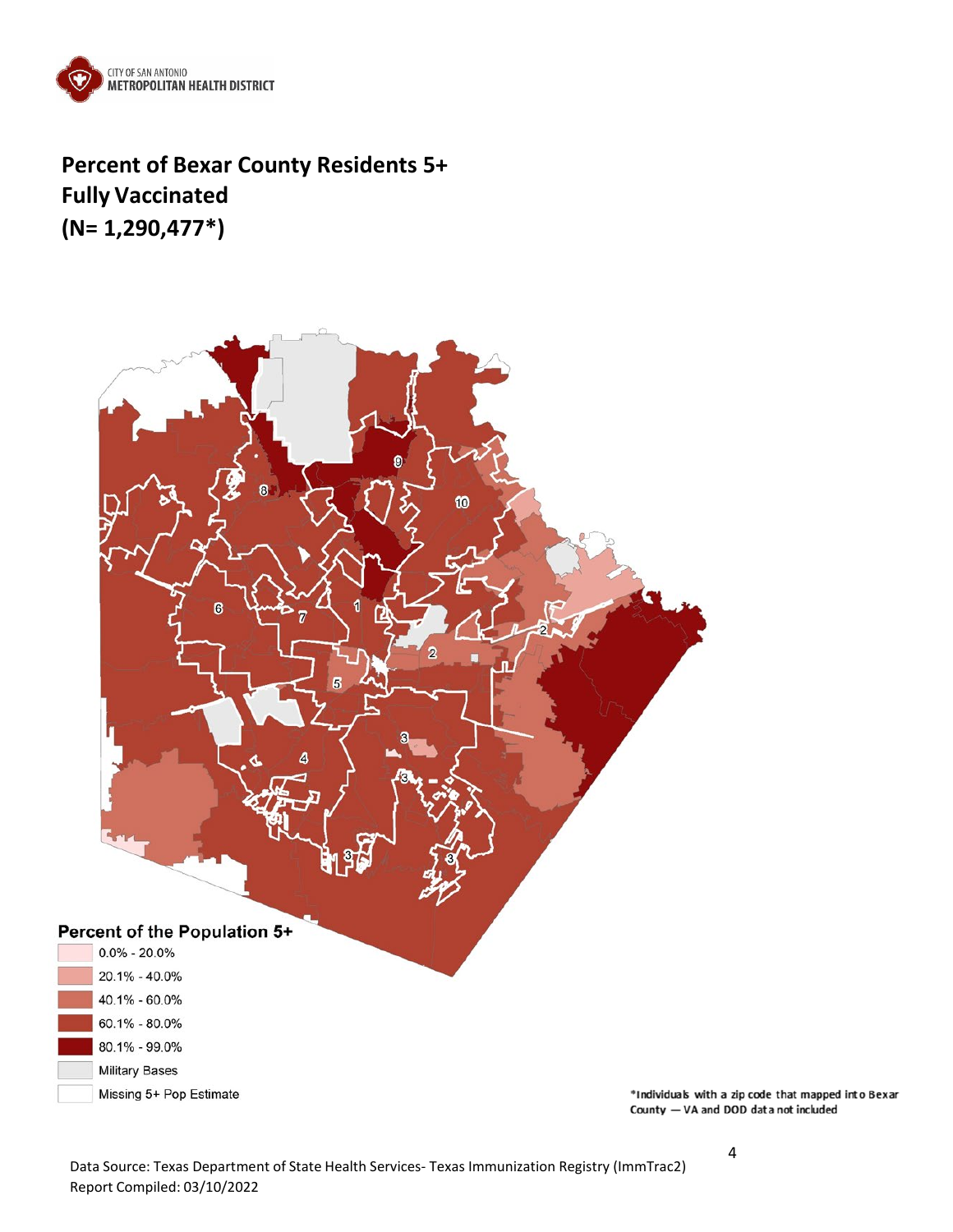

## **Count of Bexar County Residents 12+ Vaccinated with Booster (N=469,951\*)**

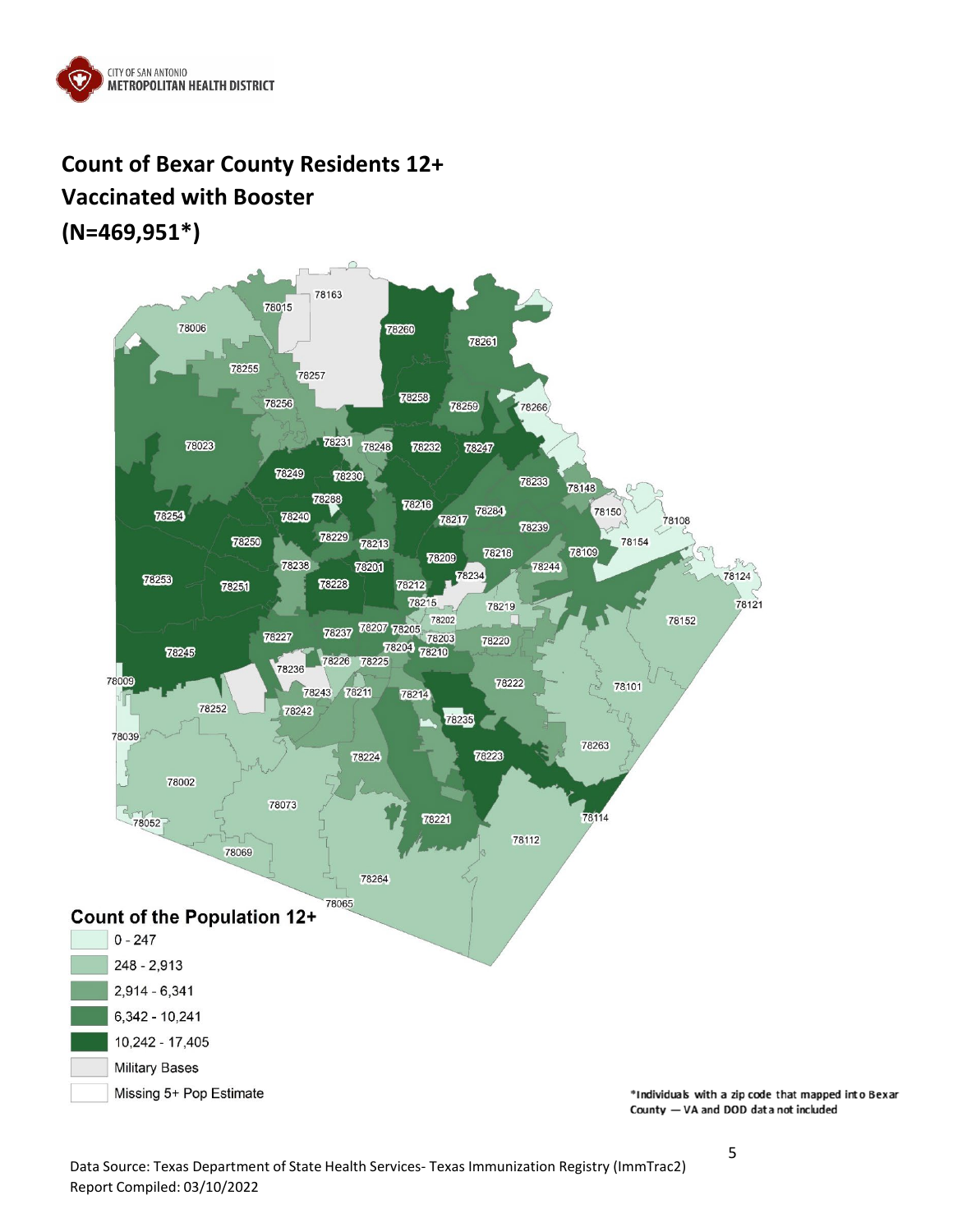

# **Bexar County Residents 12+ Percent of Vaccinated with Booster (N=469,951\*)**



Data Source: Texas Department of State Health Services- Texas Immunization Registry (ImmTrac2) Report Compiled: 03/10/2022